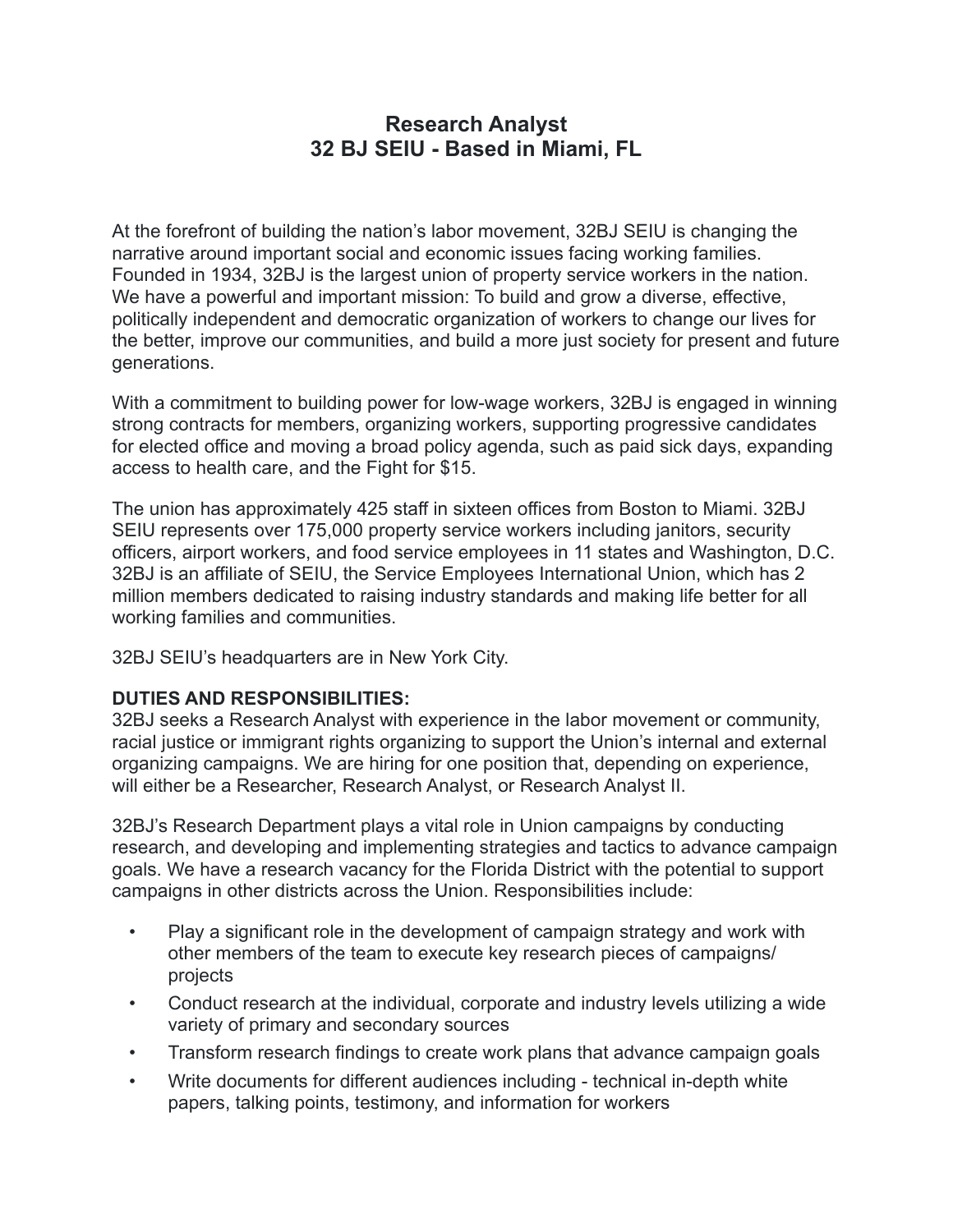- Power analysis to formulate corporate and legislative strategies
- Serve as union-expert for questions related to the real estate industry, worker issues, regulations, procurement processes and service companies
- Lead or collaborate in field research efforts such as designing survey, interviews with low-wage workers, drafting regulatory or legal complaints
- Works closely with the legal staff to ensure compliance for campaign pieces
- Develop relationships with subject-matter technical experts and community partners

To thrive in this job this person will have a strong commitment to progressive social change with a dedication to racial justice and inclusion along with a commitment to strengthening the union. You love building strong relationships with union and non-union workers, external partners, and you are comfortable working with peers from diverse backgrounds and matrixed teams while creating a collaborative and respectful environment.

# **QUALIFICATIONS AND EXPERIENCE:**

- At least three years of work experience with at least two years of quantitative and qualitative research
- Ability to work well under tight deadlines and managing competing priorities
- Excellent ability to distill complex information and draft well-written documents for a variety of audiences
- Highly motivated and a self-starter with attention to detail and accuracy who is able to work independently as well as part of a collaborative team
- Ability to utilize the Microsoft Office Suite
- Experience doing corporate research or research related to labor are a plus but not required
- Ability to speak Spanish is a plus, but not required

## **WORK ENVIRONMENT**

- The position is a full-time position based in Miami, FL
- This position occasionally requires hours outside of business hours, including some nights and weekends

## **PHYSICAL DEMANDS**

This position is largely office/computer based with frequent in-person and Zoom meetings. On occasion you'll be attending rallies and marches.

## **COMPENSATION & BENEFITS**

We are hiring for one position that, depending on experience, will either be a Researcher, Research Analyst, or Research Analyst II. The salary for each possible position is:

**Researcher:** \$59,000